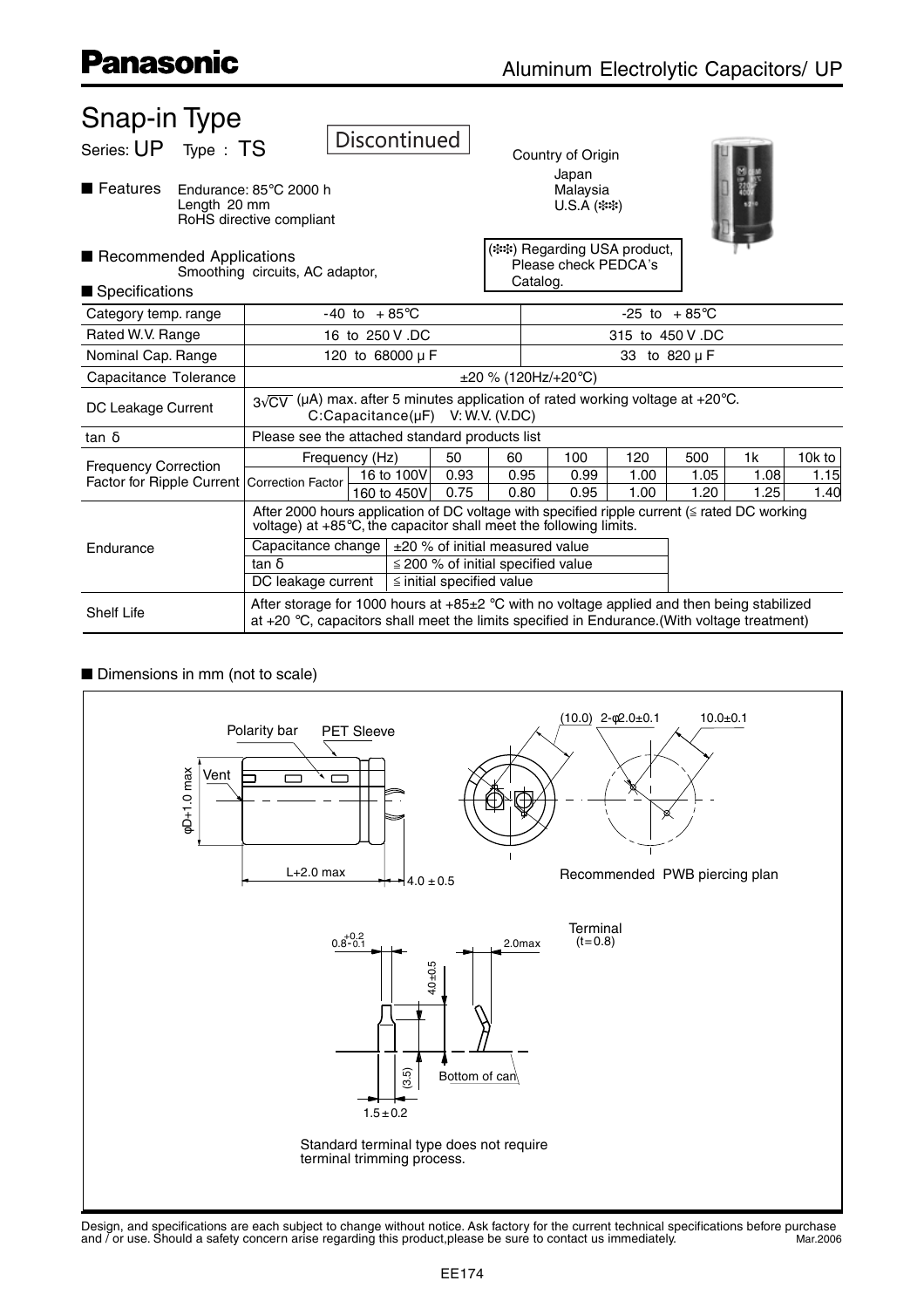| Standard Products |                                   |              |                | Discontinued                                            |                                             |                                                                        |                   |
|-------------------|-----------------------------------|--------------|----------------|---------------------------------------------------------|---------------------------------------------|------------------------------------------------------------------------|-------------------|
|                   |                                   | Case size    |                |                                                         | Specification                               | Part No.                                                               | Min.PackagingQ'ty |
| W.V.<br>(V)       | Cap.<br>$(\pm 20\%)$<br>$(\mu F)$ | Dia.<br>(mm) | Length<br>(mm) | Ripple<br>current<br>(120Hz)<br>$(+85^{\circ}C)$<br>(A) | tan $\delta$<br>(120Hz)<br>$(+20^{\circ}C)$ | PET sleeve<br><b>Terminal Length</b><br>4.0mm<br>(Without P.V.C.plate) | (pcs)             |
|                   | 10000                             | 22           | 30             | 3.78                                                    | 0.50                                        | ECEC1CP103BJ                                                           | 200               |
|                   |                                   | 25           | 25             | 3.78                                                    | 0.50                                        | ECEC1CP103CJ                                                           | 200               |
|                   | 12000                             | 22           | 30             | 4.52                                                    | 0.50                                        | ECEC1CP123BJ                                                           | 200               |
|                   |                                   | 25           | 25             | 4.52                                                    | 0.50                                        | ECEC1CP123CJ                                                           | 200               |
|                   | 15000                             | 22           | 35             | 5.26                                                    | 0.50                                        | ECEC1CP153BJ                                                           | 200               |
|                   |                                   | 25           | 30             | 5.26                                                    | 0.50                                        | ECEC1CP153CJ                                                           | 200               |
|                   | 18000                             | 22           | 40             | 5.57                                                    | 0.50                                        | ECEC1CP183BJ                                                           | 200               |
|                   |                                   | 25           | 30             | 5.57                                                    | 0.50                                        | ECEC1CP183CJ                                                           | 200               |
|                   | 22000                             | 22           | 45             | 6.10                                                    | 0.50                                        | ECEC1CP223BJ                                                           | 200               |
|                   |                                   | 25           | 35             | 6.10                                                    | 0.50                                        | ECEC1CP223CJ                                                           | 200               |
| 16                |                                   | 30           | 30             | 6.10                                                    | 0.50                                        | ECEC1CP223DJ                                                           | 200               |
|                   | 27000                             | 25           | 45             | 6.31                                                    | 0.50                                        | ECEC1CP273CJ                                                           | 200               |
|                   |                                   | 30           | 35             | 6.31                                                    | 0.50                                        | ECEC1CP273DJ                                                           | 100               |
|                   | 33000                             | 25           | 50             | 6.84                                                    | 0.50                                        | ECEC1CP333CJ                                                           | 200               |
|                   |                                   | 30           | 40             | 6.84                                                    | 0.50                                        | ECEC1CP333DJ                                                           | 100               |
|                   |                                   | 35           | 30             | 6.84                                                    | 0.50                                        | ECEC1CP333EJ                                                           | 200               |
|                   | 39000                             | 30           | 45             | 6.94                                                    | 0.56                                        | ECEC1CP393DJ                                                           | 100               |
|                   |                                   | 35           | 35             | 6.94                                                    | 0.56                                        | ECEC1CP393EJ                                                           | 100               |
|                   | 47000                             | 30           | 50             | 7.47                                                    | 0.64                                        | ECEC1CP473DJ                                                           | 100               |
|                   |                                   | 35           | 40             | 7.47                                                    | 0.64                                        | ECEC1CP473EJ                                                           | 100               |
|                   | 56000                             | 35           | 45             | 8.73                                                    | 0.73                                        | ECEC1CP563EJ                                                           | 100               |
|                   | 68000                             | 35           | 50             | 9.05                                                    | 0.85                                        | ECEC1CP683EJ                                                           | 100               |
|                   | 6800                              | 22           | 30             | 3.47                                                    | 0.40                                        | ECEC1EP682BJ                                                           | 200               |
|                   |                                   | 25           | 25             | 3.47                                                    | 0.40                                        | ECEC1EP682CJ                                                           | 200               |
|                   | 8200                              | 22           | 30             | 3.57                                                    | 0.40                                        | ECEC1EP822BJ                                                           | 200               |
|                   |                                   | 25           | 25             | 3.57                                                    | 0.40                                        | ECEC1EP822CJ                                                           | 200               |
|                   | 10000                             | 22           | 35             | 3.78                                                    | 0.40                                        | ECEC1EP103BJ                                                           | 200               |
|                   |                                   | 25           | 30             | 3.78                                                    | 0.40                                        | ECEC1EP103CJ                                                           | 200               |
|                   |                                   | 30           | 25             | 3.78                                                    | 0.40                                        | ECEC1EP103DJ                                                           | 200               |
|                   | 12000                             | 22           | 40             | 4.10                                                    | 0.40                                        | ECEC1EP123BJ                                                           | 200               |
|                   |                                   | 25           | 35             | 4.10                                                    | 0.40                                        | ECEC1EP123CJ                                                           | 200               |
| 25                |                                   | 30           | 30             | 4.10                                                    | 0.40                                        | ECEC1EP123DJ                                                           | 200               |
|                   | 15000                             | 22           | 50             | 4.63                                                    | 0.40                                        | ECEC1EP153BJ                                                           | 200               |
|                   |                                   | 25           | 40             | 4.63                                                    | 0.40                                        | ECEC1EP153CJ                                                           | 200               |
|                   |                                   | 30           | 30             | 4.63                                                    | 0.40                                        | ECEC1EP153DJ                                                           | 200               |
|                   | 18000                             | 25           | 45             | 5.47                                                    | 0.40                                        | ECEC1EP183CJ                                                           | 200               |
|                   | 22000                             | 30           | 35<br>50       | 5.47                                                    | 0.40                                        | ECEC1EP183DJ                                                           | 100<br>200        |
|                   |                                   | 25<br>30     |                | 6.10                                                    | 0.40                                        | ECEC1EP223CJ                                                           | 100               |
|                   | 27000                             | 30           | 40<br>45       | 6.10<br>6.21                                            | 0.40<br>0.40                                | ECEC1EP223DJ<br>ECEC1EP273DJ                                           | 100               |
|                   |                                   | 35           | 35             | 6.21                                                    | 0.40                                        | ECEC1EP273EJ                                                           | 100               |
|                   | 33000                             | 30           | 50             | 6.84                                                    | 0.40                                        | ECEC1EP333DJ                                                           | 100               |
|                   |                                   |              |                |                                                         |                                             |                                                                        |                   |

Endurance : 85°C 2000h Terminal Pitch : 10mm

When capacitors of φ35x45L and φ35x50L are mounted on PWB, reinforce them with mounting clamp or adhesives.(Avoid using adhesives including halogenated compositions.)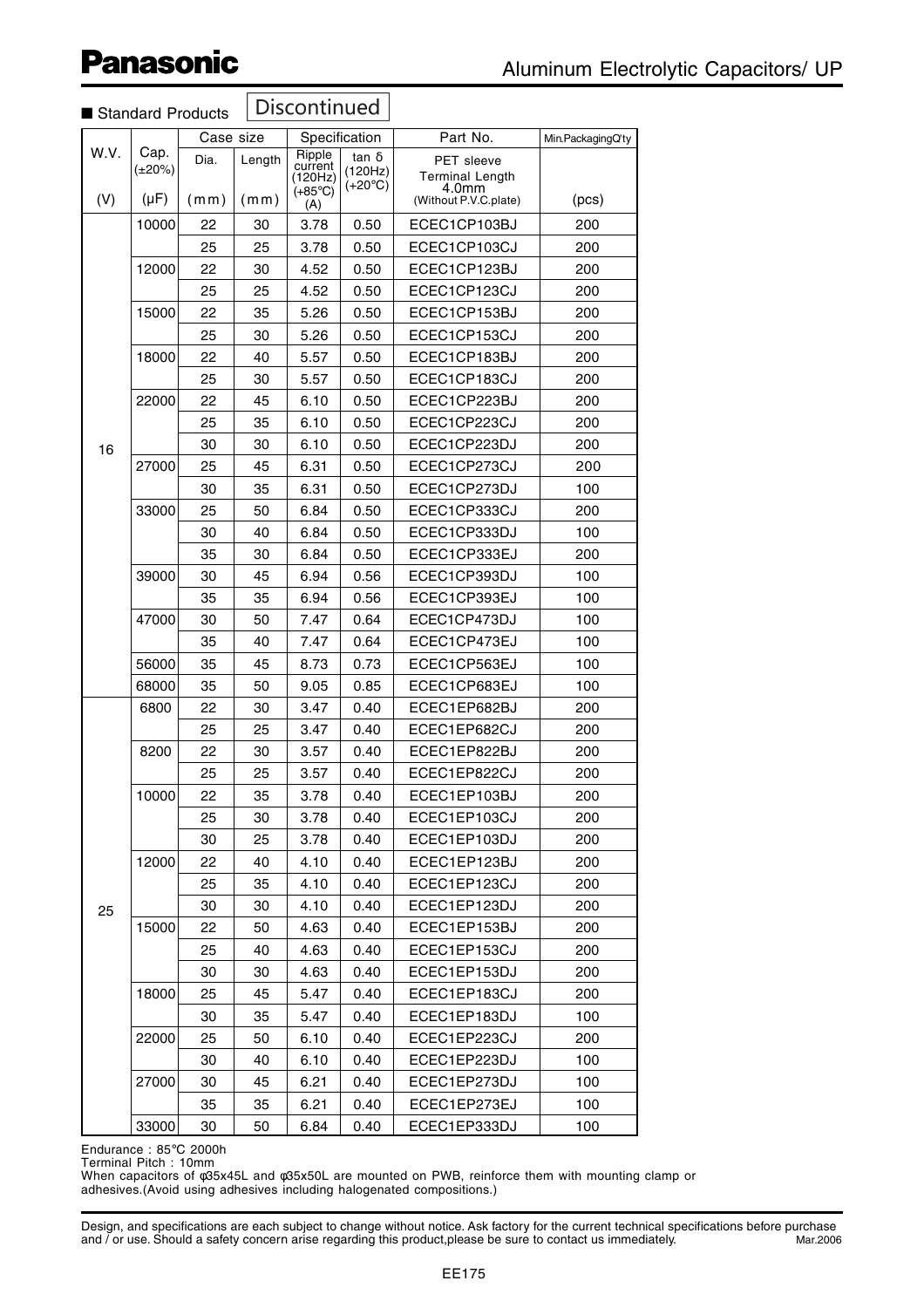| Standard Products |                                   |              |                | Discontinued                                     |                                             |                                                                                    |                    |
|-------------------|-----------------------------------|--------------|----------------|--------------------------------------------------|---------------------------------------------|------------------------------------------------------------------------------------|--------------------|
|                   |                                   | Case size    |                |                                                  | Specification                               | Part No.                                                                           | Min.Packaging Q'ty |
| W.V.<br>(V)       | Cap.<br>$(\pm 20\%)$<br>$(\mu F)$ | Dia.<br>(mm) | Length<br>(mm) | Ripple<br>current<br>(120Hz)<br>$(+85^{\circ}C)$ | $tan \delta$<br>(120Hz)<br>$(+20^{\circ}C)$ | PET sleeve<br><b>Terminal Length</b><br>4.0 <sub>mm</sub><br>(Without P.V.C.plate) | (pcs)              |
|                   | 33000                             | 35           | 40             | (A)<br>6.84                                      | 0.40                                        | ECEC1EP333EJ                                                                       | 100                |
| 25                | 39000                             | 35           | 45             | 7.36                                             | 0.46                                        | ECEC1EP393EJ                                                                       | 100                |
|                   | 47000                             | 35           | 50             | 8.00                                             | 0.54                                        | ECEC1EP473EJ                                                                       | 100                |
|                   | 4700                              | 22           | 30             | 3.26                                             | 0.35                                        | ECEC1VP472BJ                                                                       | 200                |
|                   |                                   | 25           | 25             | 3.26                                             | 0.35                                        | ECEC1VP472CJ                                                                       | 200                |
|                   | 5600                              | 22           | 30             | 3.36                                             | 0.35                                        | ECEC1VP562BJ                                                                       | 200                |
|                   |                                   | 25           | 25             | 3.36                                             | 0.35                                        | ECEC1VP562CJ                                                                       | 200                |
|                   | 6800                              | 22           | 35             | 3.68                                             | 0.35                                        | ECEC1VP682BJ                                                                       | 200                |
|                   |                                   | 25           | 30             | 3.68                                             | 0.35                                        | ECEC1VP682CJ                                                                       | 200                |
|                   | 8200                              | 22           | 40             | 4.00                                             | 0.35                                        | ECEC1VP822BJ                                                                       | 200                |
|                   |                                   | 25           | 35             | 4.00                                             | 0.35                                        | ECEC1VP822CJ                                                                       | 200                |
|                   | 10000                             | 22           | 45             | 4.42                                             | 0.35                                        | ECEC1VP103BJ                                                                       | 200                |
|                   |                                   | 25           | 40             | 4.42                                             | 0.35                                        | ECEC1VP103CJ                                                                       | 200                |
|                   |                                   | 30           | 30             | 4.42                                             | 0.35                                        | ECEC1VP103DJ                                                                       | 200                |
| 35                |                                   | 35           | 25             | 4.42                                             | 0.35                                        | ECEC1VP103EJ                                                                       | 200                |
|                   | 12000                             | 25           | 45             | 5.05                                             | 0.35                                        | ECEC1VP123CJ                                                                       | 200                |
|                   |                                   | 30           | 35             | 5.05                                             | 0.35                                        | ECEC1VP123DJ                                                                       | 100                |
|                   |                                   | 35           | 30             | 5.05                                             | 0.35                                        | ECEC1VP123EJ                                                                       | 200                |
|                   | 15000                             | 25           | 50             | 5.57                                             | 0.35                                        | ECEC1VP153CJ                                                                       | 200                |
|                   |                                   | 30           | 40             | 5.57                                             | 0.35                                        | ECEC1VP153DJ                                                                       | 100                |
|                   |                                   | 35           | 30             | 5.57                                             | 0.35                                        | ECEC1VP153EJ                                                                       | 200                |
|                   | 18000                             | 30           | 45             | 5.68                                             | 0.35                                        | ECEC1VP183DJ                                                                       | 100                |
|                   |                                   | 35           | 35             | 5.68                                             | 0.35                                        | ECEC1VP183EJ                                                                       | 100                |
|                   | 22000                             | 30           | 50             | 6.10                                             | 0.35                                        | ECEC1VP223DJ                                                                       | 100                |
|                   |                                   | 35           | 40             | 6.10                                             | 0.35                                        | ECEC1VP223EJ                                                                       | 100                |
|                   | 27000                             | 35           | 45             | 6.84                                             | 0.35                                        | ECEC1VP273EJ                                                                       | 100                |
|                   | 33000                             | 35           | 50             | 7.15                                             | 0.35                                        | ECEC1VP333EJ                                                                       | 100                |
|                   | 3300                              | 22           | 30             | 2.73                                             | 0.30                                        | ECEC1HP332BJ                                                                       | 200                |
|                   |                                   | 25           | 25             | 2.73                                             | 0.30                                        | ECEC1HP332CJ                                                                       | 200                |
|                   | 3900                              | 22           | 30             | 2.75                                             | 0.30                                        | ECEC1HP392BJ                                                                       | 200                |
|                   |                                   | 25           | 25             | 2.75                                             | 0.30                                        | ECEC1HP392CJ                                                                       | 200                |
|                   | 4700                              | 22           | 35             | 3.03                                             | 0.30                                        | ECEC1HP472BJ                                                                       | 200                |
|                   |                                   | 25           | 30             | 3.03                                             | 0.30                                        | ECEC1HP472CJ                                                                       | 200                |
| 50                |                                   | 30           | 25             | 3.03                                             | 0.30                                        | ECEC1HP472DJ                                                                       | 200                |
|                   | 5600                              | 22           | 40             | 3.42                                             | 0.30                                        | ECEC1HP562BJ                                                                       | 200                |
|                   |                                   | 25           | 35             | 3.42                                             | 0.30                                        | ECEC1HP562CJ                                                                       | 200                |
|                   |                                   | 30           | 30             | 3.42                                             | 0.30                                        | ECEC1HP562DJ                                                                       | 200                |
|                   | 6800                              | 22           | 50             | 3.85                                             | 0.30                                        | ECEC1HP682BJ                                                                       | 200                |
|                   |                                   | 25           | 40             | 3.85                                             | 0.30                                        | ECEC1HP682CJ                                                                       | 200                |
|                   |                                   | 30           | 30             | 3.85                                             | 0.30                                        | ECEC1HP682DJ                                                                       | 200                |
|                   | 8200                              | 25           | 45             | 4.41                                             | 0.30                                        | ECEC1HP822CJ                                                                       | 200                |
|                   |                                   | 30           | 35             | 4.41                                             | 0.30                                        | ECEC1HP822DJ                                                                       | 100                |

Endurance : 85°C 2000h Terminal Pitch : 10mm

When capacitors of φ35x45L and φ35x50L are mounted on PWB, reinforce them with mounting clamp or adhesives.(Avoid using adhesives including halogenated compositions.)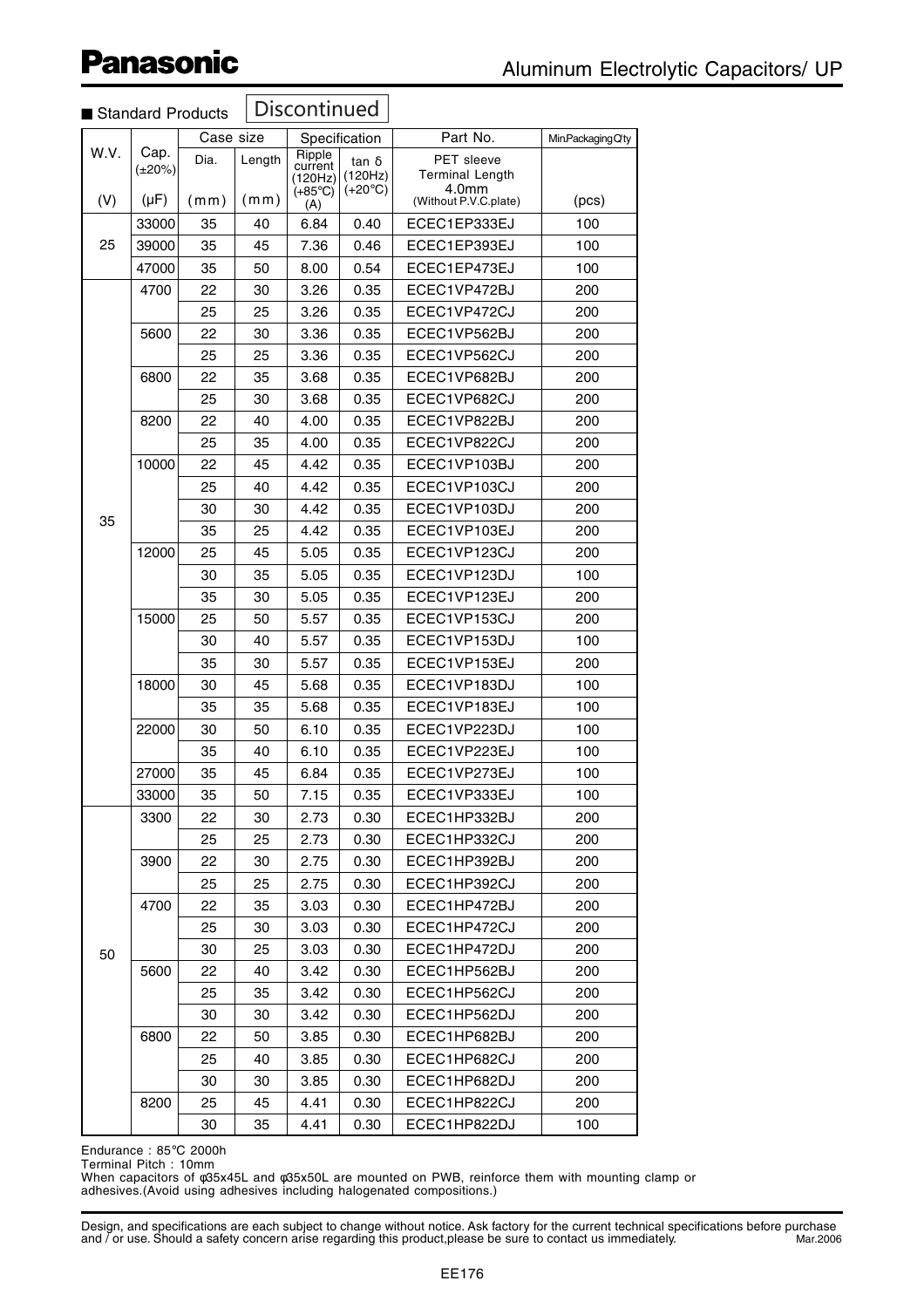|             | Standard Products                 |              |                | Discontinued                                     |                                      |                                                                               |                    |
|-------------|-----------------------------------|--------------|----------------|--------------------------------------------------|--------------------------------------|-------------------------------------------------------------------------------|--------------------|
|             |                                   | Case size    |                |                                                  | Specification                        | Part No.                                                                      | Min.Packaging Q'ty |
| W.V.<br>(V) | Cap.<br>$(\pm 20\%)$<br>$(\mu F)$ | Dia.<br>(mm) | Length<br>(mm) | Ripple<br>current<br>(120Hz)<br>$(+85^{\circ}C)$ | tan δ<br>(120Hz)<br>$(+20^{\circ}C)$ | <b>PET</b> sleeve<br><b>Terminal Length</b><br>4.0mm<br>(Without P.V.C.plate) | (pcs)              |
|             |                                   |              |                | (A)                                              |                                      |                                                                               |                    |
|             | 10000                             | 25           | 50             | 4.97                                             | 0.30                                 | ECEC1HP103CJ                                                                  | 200                |
|             |                                   | 30           | 40             | 4.97                                             | 0.30                                 | ECEC1HP103DJ                                                                  | 100                |
|             |                                   | 35           | 30             | 4.97                                             | 0.30                                 | ECEC1HP103EJ                                                                  | 200                |
| 50          | 12000                             | 30<br>35     | 45             | 5.58                                             | 0.30                                 | ECEC1HP123DJ                                                                  | 100<br>100         |
|             | 15000                             | 30           | 35<br>50       | 5.58<br>6.44                                     | 0.30                                 | ECEC1HP123EJ                                                                  | 100                |
|             |                                   | 35           | 40             | 6.44                                             | 0.30<br>0.30                         | ECEC1HP153DJ<br>ECEC1HP153EJ                                                  | 100                |
|             | 18000                             | 35           | 45             | 6.94                                             | 0.30                                 | ECEC1HP183EJ                                                                  | 100                |
|             | 22000                             | 35           | 50             | 7.57                                             | 0.30                                 | ECEC1HP223EJ                                                                  | 100                |
|             | 2200                              | 22           | 30             | 2.52                                             | 0.25                                 | ECEC1JP222BJ                                                                  | 200                |
|             |                                   | 25           | 25             | 2.52                                             | 0.25                                 | ECEC1JP222CJ                                                                  | 200                |
|             | 2700                              | 22           | 35             | 3.73                                             | 0.25                                 | ECEC1JP272BJ                                                                  | 200                |
|             |                                   | 25           | 30             | 3.73                                             | 0.25                                 | ECEC1JP272CJ                                                                  | 200                |
|             | 3300                              | 22           | 40             | 4.10                                             | 0.25                                 | ECEC1JP332BJ                                                                  | 200                |
|             |                                   | 25           | 30             | 4.10                                             | 0.25                                 | ECEC1JP332CJ                                                                  | 200                |
|             |                                   | 30           | 25             | 4.10                                             | 0.25                                 | ECEC1JP332DJ                                                                  | 200                |
|             | 3900                              | 22           | 45             | 4.44                                             | 0.25                                 | ECEC1JP392BJ                                                                  | 200                |
|             |                                   | 25           | 35             | 4.44                                             | 0.25                                 | ECEC1JP392CJ                                                                  | 200                |
|             |                                   | 30           | 30             | 4.44                                             | 0.25                                 | ECEC1JP392DJ                                                                  | 200                |
|             | 4700                              | 22           | 50             | 4.86                                             | 0.25                                 | ECEC1JP472BJ                                                                  | 200                |
|             |                                   | 25           | 40             | 4.86                                             | 0.25                                 | ECEC1JP472CJ                                                                  | 200                |
| 63          |                                   | 30           | 30             | 4.86                                             | 0.25                                 | ECEC1JP472DJ                                                                  | 200                |
|             |                                   | 35           | 25             | 4.86                                             | 0.25                                 | ECEC1JP472EJ                                                                  | 200                |
|             | 5600                              | 25           | 45             | 5.36                                             | 0.25                                 | ECEC1JP562CJ                                                                  | 200                |
|             |                                   | 30           | 35             | 5.36                                             | 0.25                                 | ECEC1JP562DJ                                                                  | 100                |
|             |                                   | 35           | 30             | 5.36                                             | 0.25                                 | ECEC1JP562EJ                                                                  | 200                |
|             | 6800                              | 25           | 50             | 5.84                                             | 0.25                                 | ECEC1JP682CJ                                                                  | 200                |
|             |                                   | 30           | 40             | 5.84                                             | 0.25                                 | ECEC1JP682DJ                                                                  | 100                |
|             |                                   | 35           | 30             | 5.84                                             | 0.25                                 | ECEC1JP682EJ                                                                  | 200                |
|             | 8200                              | 30           | 45             | 6.00                                             | 0.25                                 | ECEC1JP822DJ                                                                  | 100                |
|             |                                   | 35           | 35             | 6.00                                             | 0.25                                 | ECEC1JP822EJ                                                                  | 100                |
|             | 10000                             | 35           | 40             | 6.52                                             | 0.25                                 | ECEC1JP103EJ                                                                  | 100                |
|             | 12000                             | 35           | 50             | 7.15                                             | 0.25                                 | ECEC1JP123EJ                                                                  | 100                |
|             | 1500                              | 22           | 30             | 2.26                                             | 0.20                                 | ECEC1KP152BJ                                                                  | 200                |
|             |                                   | 25           | 25             | 2.26                                             | 0.20                                 | ECEC1KP152CJ                                                                  | 200                |
|             | 1800                              | 22           | 35             | 2.52                                             | 0.20                                 | ECEC1KP182BJ                                                                  | 200                |
|             |                                   | 25           | 30             | 2.52                                             | 0.20                                 | ECEC1KP182CJ                                                                  | 200                |
| 80          | 2200                              | 22           | 40             | 2.73                                             | 0.20                                 | ECEC1KP222BJ                                                                  | 200                |
|             |                                   | 25           | 30             | 2.73                                             | 0.20                                 | ECEC1KP222CJ                                                                  | 200                |
|             |                                   | 30           | 25             | 2.73                                             | 0.20                                 | ECEC1KP222DJ                                                                  | 200                |
|             | 2700                              | 22           | 45             | 2.78                                             | 0.20                                 | ECEC1KP272BJ                                                                  | 200                |
|             |                                   | 25           | 35             | <u>2.78</u>                                      | 0.20                                 | <u>ECEC1KP272CJ</u>                                                           | 200                |

#### Endurance : 85°C 2000h Terminal Pitch : 10mm

When capacitors of φ35x45L and φ35x50L are mounted on PWB, reinforce them with mounting clamp or adhesives.(Avoid using adhesives including halogenated compositions.)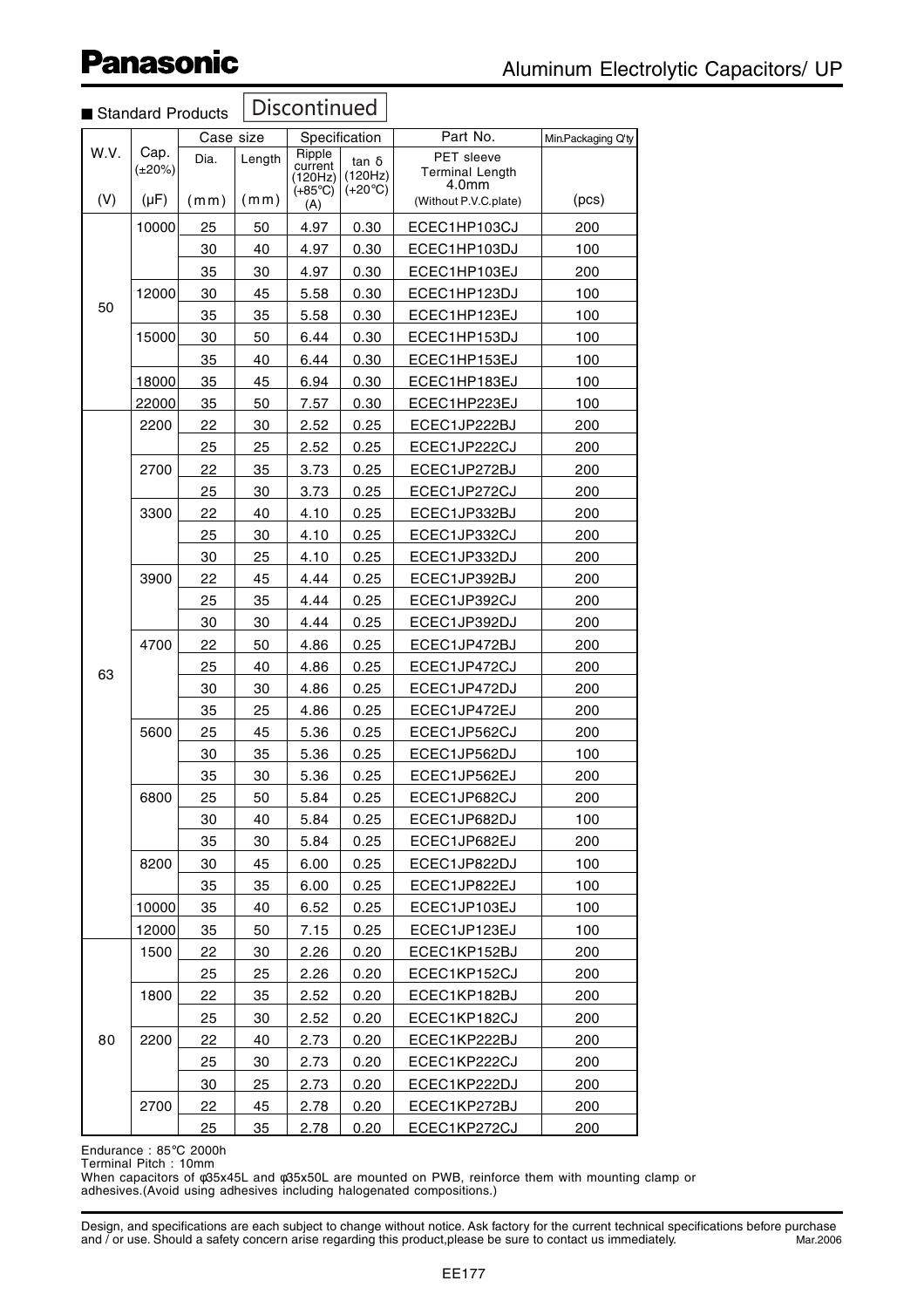|             |                                   | Standard Products |                | Discontinued                                     |                                             |                                               |                   |
|-------------|-----------------------------------|-------------------|----------------|--------------------------------------------------|---------------------------------------------|-----------------------------------------------|-------------------|
|             |                                   | Case size         |                |                                                  | Specification                               | Part No.                                      | Min.PackagingQ'ty |
| W.V.<br>(V) | Cap.<br>$(\pm 20\%)$<br>$(\mu F)$ | Dia.<br>(mm)      | Length<br>(mm) | Ripple<br>current<br>(120Hz)<br>$(+85^{\circ}C)$ | $tan \delta$<br>(120Hz)<br>$(+20^{\circ}C)$ | PET sleeve<br><b>Terminal Length</b><br>4.0mm | (pcs)             |
|             |                                   |                   |                | (A)                                              |                                             | (Without P.V.C.plate)                         |                   |
|             | 2700                              | 30                | 30             | 2.78                                             | 0.20                                        | ECEC1KP272DJ                                  | 200               |
|             | 3300                              | 22                | 50             | 3.21                                             | 0.20                                        | ECEC1KP332BJ                                  | 200               |
|             |                                   | 25                | 40             | 3.21                                             | 0.20                                        | ECEC1KP332CJ                                  | 200               |
|             |                                   | 30                | 30             | 3.21                                             | 0.20                                        | ECEC1KP332DJ                                  | 200               |
|             | 3900                              | 25                | 45             | 3.59                                             | 0.20                                        | ECEC1KP392CJ                                  | 200               |
|             |                                   | 30                | 35             | 3.59                                             | 0.20                                        | ECEC1KP392DJ                                  | 100               |
| 80          | 4700                              | 25                | 50             | 4.09                                             | 0.20                                        | ECEC1KP472CJ                                  | 200               |
|             |                                   | 30                | 40             | 4.09                                             | 0.20                                        | ECEC1KP472DJ                                  | 100               |
|             | 5600                              | 30                | 45             | 4.55                                             | 0.20                                        | ECEC1KP562DJ                                  | 100               |
|             |                                   | 35                | 35             | 4.55                                             | 0.20                                        | ECEC1KP562EJ                                  | 100               |
|             | 6800                              | 30                | 50             | 5.16                                             | 0.20                                        | ECEC1KP682DJ                                  | 100               |
|             |                                   | 35                | 40             | 5.16                                             | 0.20                                        | ECEC1KP682EJ                                  | 100               |
|             | 8200                              | 35                | 50             | 5.83                                             | 0.20                                        | ECEC1KP822EJ                                  | 100               |
|             | 1000                              | 22                | 30             | 1.96                                             | 0.20                                        | ECEC2AP102BJ                                  | 200               |
|             |                                   | 25                | 25             | 1.96                                             | 0.20                                        | ECEC2AP102CJ                                  | 200               |
|             | 1200                              | 22                | 35             | 2.31                                             | 0.20                                        | ECEC2AP122BJ                                  | 200               |
|             |                                   | 25                | 30             | 2.31                                             | 0.20                                        | ECEC2AP122CJ                                  | 200               |
|             | 1500                              | 22                | 40             | 2.57                                             | 0.20                                        | ECEC2AP152BJ                                  | 200               |
|             |                                   | 25                | 30             | 2.57                                             | 0.20                                        | ECEC2AP152CJ                                  | 200               |
|             |                                   | 30                | 25             | 2.57                                             | 0.20                                        | ECEC2AP152DJ                                  | 200               |
|             | 1800                              | 22                | 45             | 2.84                                             | 0.20                                        | ECEC2AP182BJ                                  | 200               |
|             |                                   | 25                | 35             | 2.84                                             | 0.20                                        | ECEC2AP182CJ                                  | 200               |
|             |                                   | 30                | 30             | 2.84                                             | 0.20                                        | ECEC2AP182DJ                                  | 200               |
|             | 2200                              | 22                | 50             | 3.14                                             | 0.20                                        | ECEC2AP222BJ                                  | 200               |
| 100         |                                   | 25                | 40             | 3.14                                             | 0.20                                        | ECEC2AP222CJ                                  | 200               |
|             |                                   | 30                | 30             | 3.14                                             | 0.20                                        | ECEC2AP222DJ                                  | 200               |
|             | 2700                              | 25                | 45             | 3.71                                             | 0.20                                        | ECEC2AP272CJ                                  | 200               |
|             |                                   | 30                | 35             | 3.71                                             | 0.20                                        | ECEC2AP272DJ                                  | 100               |
|             | 3300                              | 25                | 50             | 4.06                                             | 0.20                                        | ECEC2AP332CJ                                  | 200               |
|             |                                   | 30                | 40             | 4.06                                             | 0.20                                        | ECEC2AP332DJ                                  | 100               |
|             | 3900                              | 30                | 45             | 4.54                                             | 0.20                                        | ECEC2AP392DJ                                  | 100               |
|             |                                   | 35                | 35             | 4.54                                             | 0.20                                        | ECEC2AP392EJ                                  | 100               |
|             | 4700                              | 30                | 50             | 5.13                                             | 0.20                                        | ECEC2AP472DJ                                  | 100               |
|             |                                   | 35                | 40             | 5.13                                             | 0.20                                        | ECEC2AP472EJ                                  | 100               |
|             | 5600                              | 35                | 45             | 5.75                                             | 0.20                                        | ECEC2AP562EJ                                  | 100               |
|             | 6800                              | 35                | 50             | 6.60                                             | 0.20                                        | ECEC2AP682EJ                                  | 100               |
|             | 330                               | 22                | 25             | 1.45                                             | 0.15                                        | ECEC2CP331BJ                                  | 200               |
|             | 390                               | 22                | 30             | 1.62                                             | 0.15                                        | ECEC2CP391BJ                                  | 200               |
| 160         |                                   | 25                | 25             | 1.62                                             | 0.15                                        | ECEC2CP391CJ                                  | 200               |
|             | 470                               | 22                | 30             | 2.11                                             | 0.15                                        | ECEC2CP471BJ                                  | 200               |
|             |                                   | 25                | 25             | 2.11                                             | 0.15                                        | ECEC2CP471CJ                                  | 200               |
|             | 560                               | 22                | 35             | 2.25                                             | 0.15                                        | ECEC2CP561BJ                                  | 200               |

#### Discontinued

Endurance : 85°C 2000h

Terminal Pitch : 10mm When capacitors of φ35x45L and φ35x50L are mounted on PWB, reinforce them with mounting clamp or adhesives.(Avoid using adhesives including halogenated compositions.)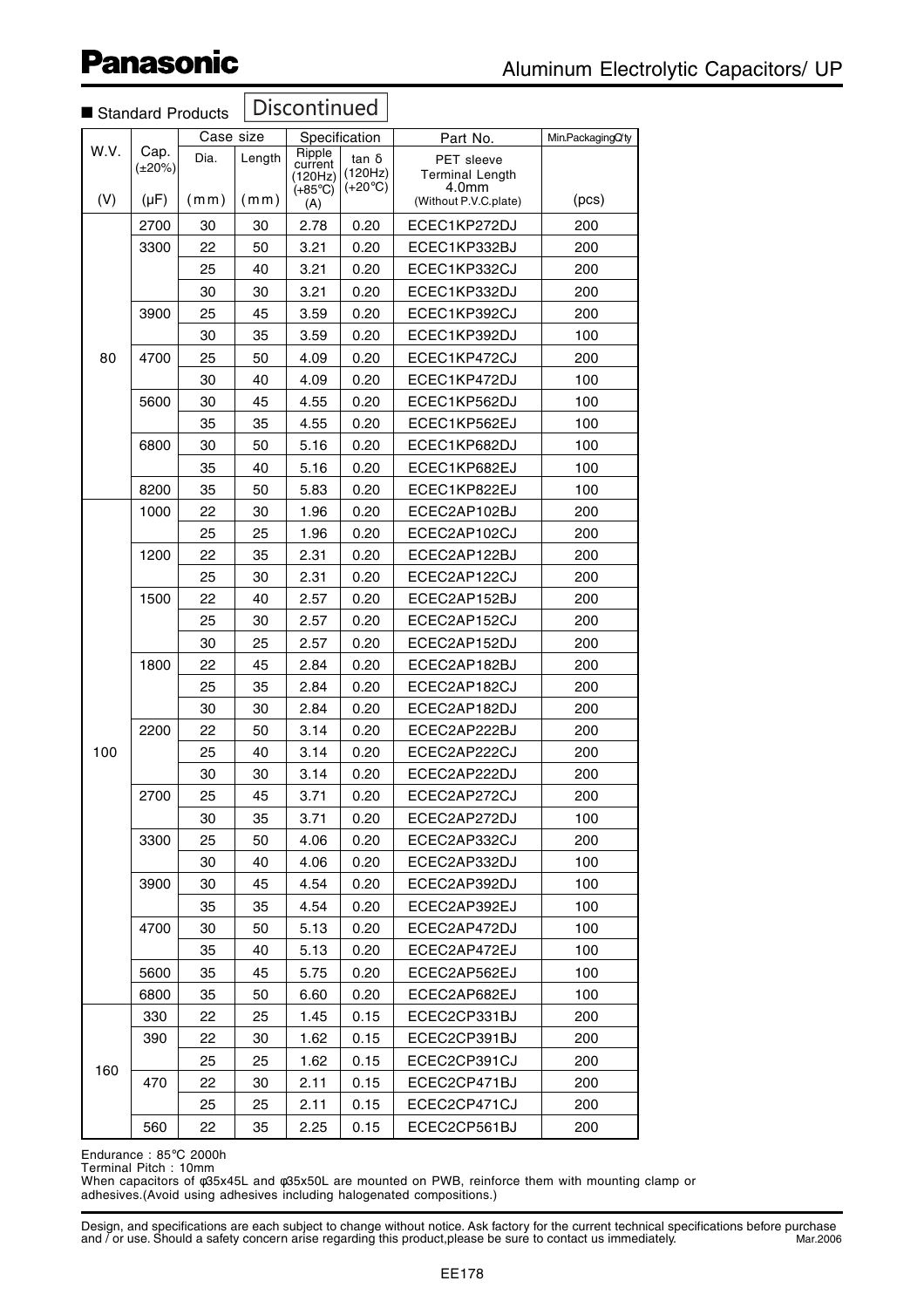| Min.PackagingQ'ty<br>(pcs)<br>200<br>200<br>200<br>200 |
|--------------------------------------------------------|
|                                                        |
|                                                        |
|                                                        |
|                                                        |
|                                                        |
|                                                        |
| 200                                                    |
| 200                                                    |
| 200                                                    |
| 200                                                    |
| 200                                                    |
| 100                                                    |
| 200                                                    |
| 200                                                    |
| 100                                                    |
| 200                                                    |
| 100                                                    |
| 100                                                    |
| 100                                                    |
| 100                                                    |
| 100                                                    |
| 100                                                    |
| <u>200</u>                                             |
| 200                                                    |
| <u>200</u>                                             |
| 200                                                    |
| 200                                                    |
| 200                                                    |
| 200                                                    |
| 200                                                    |
| 200                                                    |
| 200                                                    |
| 200                                                    |
| 200                                                    |
| 200                                                    |
| 200                                                    |
| 100                                                    |
| 200                                                    |
| 100                                                    |
| 100                                                    |
| 100                                                    |
| 100                                                    |
| 100<br>100                                             |
|                                                        |

 $\sqrt{\text{Discontinued}}$ 

Endurance : 85°C 2000h Terminal Pitch : 10mm

When capacitors of φ35x45L and φ35x50L are mounted on PWB, reinforce them with mounting clamp or adhesives.(Avoid using adhesives including halogenated compositions.)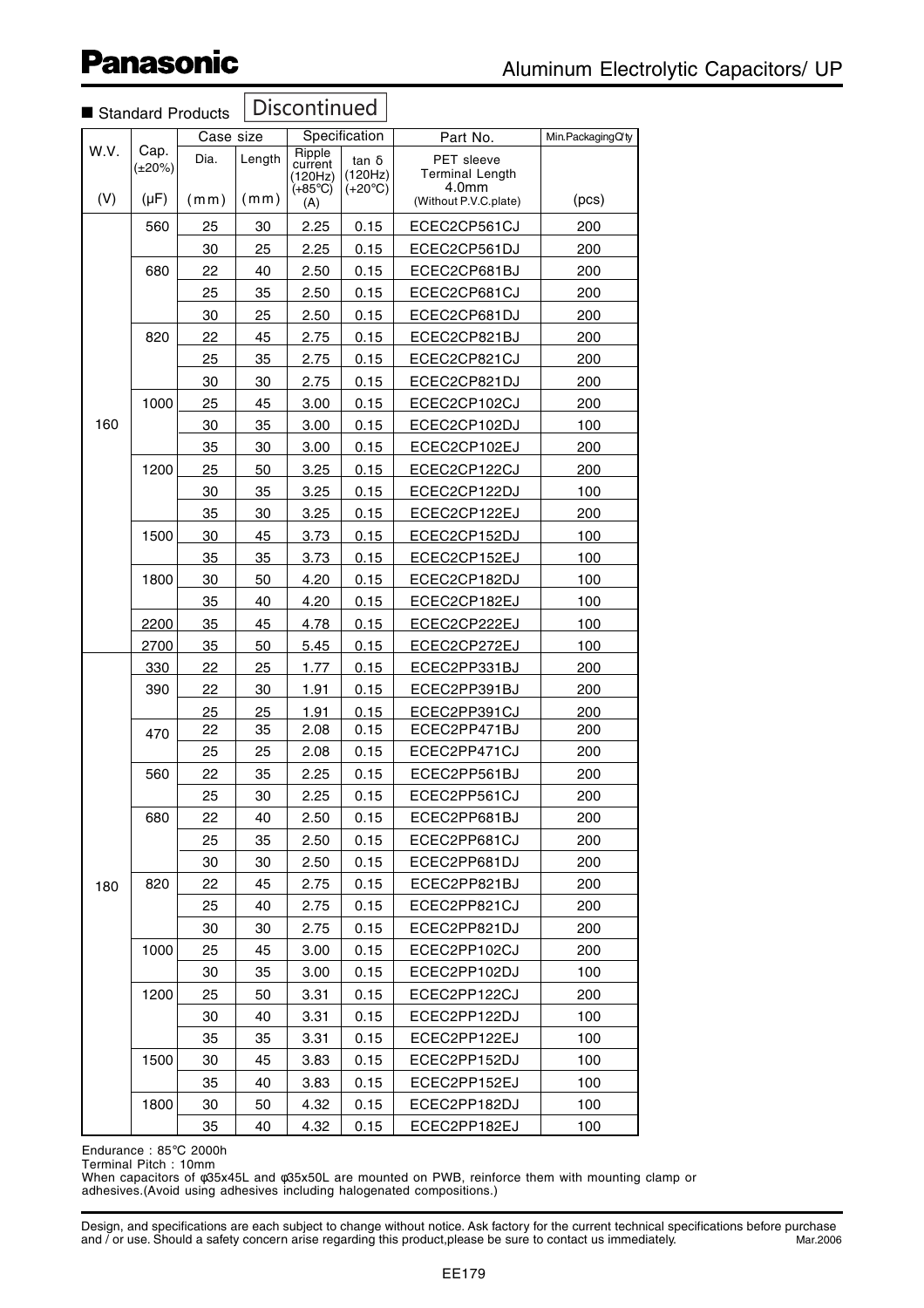|      |                      | Standard Products | Discontinued |                                                     |                                             |                                                      |                    |
|------|----------------------|-------------------|--------------|-----------------------------------------------------|---------------------------------------------|------------------------------------------------------|--------------------|
|      |                      | Case size         |              |                                                     | Specification                               | Part No.                                             | Min.Packaging Q'ty |
| W.V. | Cap.<br>$(\pm 20\%)$ | Dia.              | Length       | Ripple<br>current<br>$(120$ Hz)<br>$(+85^{\circ}C)$ | $tan \delta$<br>(120Hz)<br>$(+20^{\circ}C)$ | <b>PET</b> sleeve<br><b>Terminal Length</b><br>4.0mm |                    |
| (V)  | $(\mu F)$            | (mm)              | (mm)         | (A)                                                 |                                             | (Without P.V.C.plate)                                | (pcs)              |
| 180  | 2200                 | 35                | 50           | 4.92                                                | 0.15                                        | ECEC2PP222EJ                                         | 100                |
|      | 270                  | 22                | 25           | 1.41                                                | 0.15                                        | ECEC2DP271BJ                                         | 200                |
|      | 330                  | 22                | 30           | 1.56                                                | 0.15                                        | ECEC2DP331BJ                                         | 200                |
|      |                      | 25                | 25           | 1.56                                                | 0.15                                        | ECEC2DP331CJ                                         | 200                |
|      | 390                  | 22                | 30           | 1.68                                                | 0.15                                        | ECEC2DP391BJ                                         | 200                |
|      |                      | 25                | 25           | 1.68                                                | 0.15                                        | ECEC2DP391CJ                                         | 200                |
|      | 470                  | 22                | 35           | 1.85                                                | 0.15                                        | ECEC2DP471BJ                                         | 200                |
|      |                      | 25                | 30           | 1.85                                                | 0.15                                        | ECEC2DP471CJ                                         | 200                |
|      |                      | 30                | 25           | 1.85                                                | 0.15                                        | ECEC2DP471DJ                                         | 200                |
|      | 560                  | 22                | 40           | 2.43                                                | 0.15                                        | ECEC2DP561BJ                                         | 200                |
|      |                      | 25                | 35           | 2.43                                                | 0.15                                        | ECEC2DP561CJ                                         | 200                |
|      |                      | 30                | 25           | 2.43                                                | 0.15                                        | ECEC2DP561DJ                                         | 200                |
| 200  | 680                  | 22                | 45           | 2.68                                                | 0.15                                        | ECEC2DP681BJ                                         | 200                |
|      |                      | 25                | 35           | 2.68                                                | 0.15                                        | ECEC2DP681CJ                                         | 200                |
|      |                      | 30                | 30           | 2.68                                                | 0.15                                        | ECEC2DP681DJ                                         | 200                |
|      | 820                  | 25                | 45           | 2.93                                                | 0.15                                        | ECEC2DP821CJ                                         | 200                |
|      |                      | 30                | 35           | 2.93                                                | 0.15                                        | ECEC2DP821DJ                                         | 100                |
|      |                      | 35                | 25           | 2.93                                                | 0.15                                        | ECEC2DP821EJ                                         | 200                |
|      | 1000                 | 25                | 50           | 3.25                                                | 0.15                                        | ECEC2DP102CJ                                         | 200                |
|      |                      | 30                | 40           | 3.25                                                | 0.15                                        | ECEC2DP102DJ                                         | 100                |
|      |                      | 35                | 30           | 3.25                                                | 0.15                                        | ECEC2DP102EJ                                         | 200                |
|      | 1200                 | 30                | 45           | 3.50                                                | 0.15                                        | ECEC2DP122DJ                                         | 100                |
|      |                      | 35                | 35           | 3.50                                                | 0.15                                        | ECEC2DP122EJ                                         | 100                |
|      | 1500                 | 30                | 50           | 3.87                                                | 0.15                                        | ECEC2DP152DJ                                         | 100                |
|      |                      | 35                | 40           | 3.87                                                | 0.15                                        | ECEC2DP152EJ                                         | 100                |
|      | 1800                 | 35                | 45           | 4.32                                                | 0.15                                        | ECEC2DP182EJ                                         | 100                |
|      | 2200                 | 35                | 50           | 4.92                                                | 0.15                                        | ECEC2DP222EJ                                         | 100                |
|      | 180                  | 22                | 25           | 1.07                                                | 0.15                                        | ECEC2EP181BJ                                         | 200                |
|      | 220                  | 22                | 30           | 1.17                                                | 0.15                                        | ECEC2EP221BJ                                         | 200                |
|      |                      | 25                | 25           | 1.17                                                | 0.15                                        | ECEC2EP221CJ                                         | 200                |
|      | 270                  | 22                | 30           | 1.31                                                | 0.15                                        | ECEC2EP271BJ                                         | 200                |
|      |                      | 25                | 25           | 1.31                                                | 0.15                                        | ECEC2EP271CJ                                         | 200                |
|      | 330                  | 22                | 35           | 1.75                                                | 0.15                                        | ECEC2EP331BJ                                         | 200                |
|      |                      | 25                | 30           | 1.75                                                | 0.15                                        | ECEC2EP331CJ                                         | 200                |
| 250  |                      | 30                | 25           | 1.75                                                | 0.15                                        | ECEC2EP331DJ                                         | 200                |
|      | 390                  | 22                | 40           | 1.91                                                | 0.15                                        | ECEC2EP391BJ                                         | 200                |
|      |                      | 25                | 35           | 1.91                                                | 0.15                                        | ECEC2EP391CJ                                         | 200                |
|      |                      | 30                | 25           | 1.91                                                | 0.15                                        | ECEC2EP391DJ                                         | 200                |
|      | 470                  | 22                | 45           | 2.11                                                | 0.15                                        | ECEC2EP471BJ                                         | 200                |
|      |                      | 25                | 40           | 2.11                                                | 0.15                                        | ECEC2EP471CJ                                         | 200                |
|      |                      | 30                | 30           | 2.11                                                | 0.15                                        | ECEC2EP471DJ                                         | 200                |
|      | 560                  | 25                | 45           | 2.25                                                | 0.15                                        | ECEC2EP561CJ                                         | 200                |

Endurance : 85°C 2000h Terminal Pitch : 10mm

When capacitors of φ35x45L and φ35x50L are mounted on PWB, reinforce them with mounting clamp or adhesives.(Avoid using adhesives including halogenated compositions.)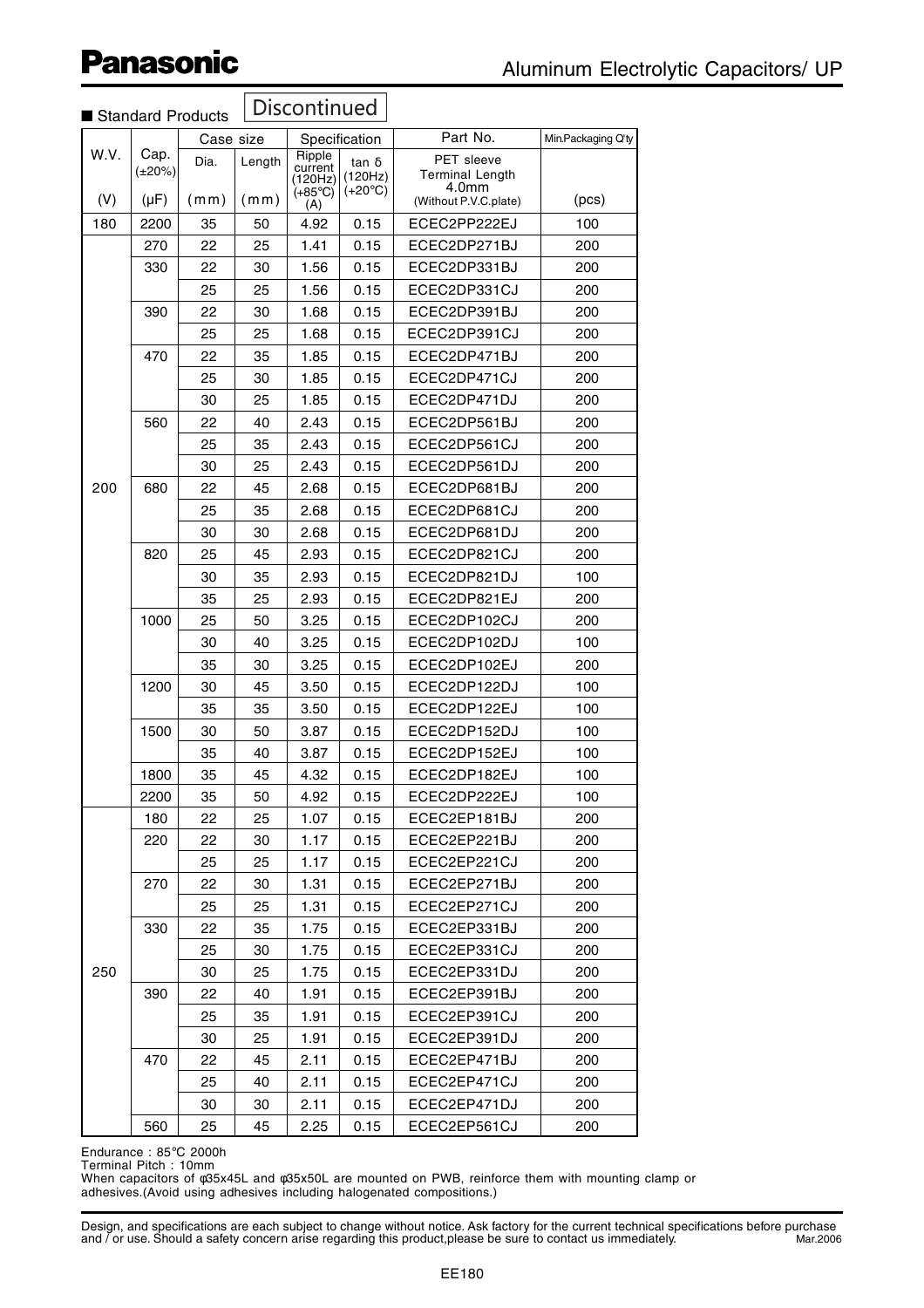| Discontinued<br>Standard Products |                      |           |          |                                                  |                                             |                                                      |                   |
|-----------------------------------|----------------------|-----------|----------|--------------------------------------------------|---------------------------------------------|------------------------------------------------------|-------------------|
|                                   |                      | Case size |          |                                                  | Specification                               | Part No.                                             | Min.PackagingQ'ty |
| W.V.                              | Cap.<br>$(\pm 20\%)$ | Dia.      | Length   | Ripple<br>current<br>(120Hz)<br>$(+85^{\circ}C)$ | $tan \delta$<br>(120Hz)<br>$(+20^{\circ}C)$ | <b>PET</b> sleeve<br><b>Terminal Length</b><br>4.0mm |                   |
| (V)                               | $(\mu F)$            | (mm)      | (mm)     | (A)                                              |                                             | (Without P.V.C.plate)                                | (pcs)             |
|                                   | 560                  | 30        | 35       | 2.25                                             | 0.15                                        | ECEC2EP561DJ                                         | 100               |
|                                   |                      | 35        | 25       | 2.25                                             | 0.15                                        | ECEC2EP561EJ                                         | 200               |
|                                   | 680                  | 25        | 50       | 2.50<br>2.50                                     | 0.15                                        | ECEC2EP681CJ                                         | 200               |
|                                   |                      | 30<br>35  | 40<br>30 | 2.50                                             | 0.15<br>0.15                                | ECEC2EP681DJ<br>ECEC2EP681EJ                         | 100<br>200        |
| 250                               | 820                  | 30        | 45       | 2.77                                             | 0.15                                        | ECEC2EP821DJ                                         | 100               |
|                                   |                      | 35        | 35       | 2.77                                             | 0.15                                        | ECEC2EP821EJ                                         | 100               |
|                                   | 1000                 | 30        | 50       | 3.32                                             | 0.15                                        | ECEC2EP102DJ                                         | 100               |
|                                   |                      | 35        | 40       | 3.32                                             | 0.15                                        | ECEC2EP102EJ                                         | 100               |
|                                   | 1200                 | 35        | 45       | 3.53                                             | 0.15                                        | ECEC2EP122EJ                                         | 100               |
|                                   | 1500                 | 35        | 50       | 4.04                                             | 0.15                                        | ECEC2EP152EJ                                         | 100               |
|                                   | 100                  | 22        | 25       | 0.92                                             | 0.15                                        | ECEC2FP101BJ                                         | 200               |
|                                   | 120                  | 22        | 30       | 1.01                                             | 0.15                                        | ECEC2FP121BJ                                         | 200               |
|                                   |                      | 25        | 25       | 1.01                                             | 0.15                                        | ECEC2FP121CJ                                         | 200               |
|                                   | 150                  | 22        | 30       | 1.11                                             | 0.15                                        | ECEC2FP151BJ                                         | 200               |
|                                   |                      | 25        | 25       | 1.11                                             | 0.15                                        | ECEC2FP151CJ                                         | 200               |
|                                   | 180                  | 22        | 35       | 1.21                                             | 0.15                                        | ECEC2FP181BJ                                         | 200               |
|                                   |                      | 25        | 30       | 1.21                                             | 0.15                                        | ECEC2FP181CJ                                         | 200               |
|                                   |                      | 30        | 25       | 1.21                                             | 0.15                                        | ECEC2FP181DJ                                         | 200               |
|                                   | 220                  | 22        | 40       | 1.41                                             | 0.15                                        | ECEC2FP221BJ                                         | 200               |
|                                   |                      | 25        | 35       | 1.41                                             | 0.15                                        | ECEC2FP221CJ                                         | 200               |
|                                   |                      | 30        | 25       | 1.41                                             | 0.15                                        | ECEC2FP221DJ                                         | 200               |
|                                   | 270                  | 22        | 45       | 1.60                                             | 0.15                                        | ECEC2FP271BJ                                         | 200               |
|                                   |                      | 25        | 40       | 1.60                                             | 0.15                                        | ECEC2FP271CJ                                         | 200               |
| 315                               |                      | 30        | 30       | 1.60                                             | 0.15                                        | ECEC2FP271DJ                                         | 200               |
|                                   | 330                  | 25        | 45       | 1.82                                             | 0.15                                        | ECEC2FP331CJ                                         | 200               |
|                                   |                      | 30        | 35       | 1.82                                             | 0.15                                        | ECEC2FP331DJ                                         | 100               |
|                                   |                      | 35        | 25       | 1.82                                             | 0.15                                        | ECEC2FP331EJ                                         | 200               |
|                                   | 390                  | 25        | 50       | 2.01                                             | 0.15                                        | ECEC2FP391CJ                                         | 200               |
|                                   |                      | 30        | 35       | 2.01                                             | 0.15                                        | ECEC2FP391DJ                                         | 100               |
|                                   |                      | 35        | 30       | 2.01                                             | 0.15                                        | ECEC2FP391EJ                                         | 200               |
|                                   | 470                  | 30        | 40       | 2.27                                             | 0.15                                        | ECEC2FP471DJ                                         | 100               |
|                                   |                      | 35        | 35       | 2.27                                             | 0.15                                        | ECEC2FP471EJ                                         | 100               |
|                                   | 560                  | 30        | 45       | 2.56                                             | 0.15                                        | ECEC2FP561DJ                                         | 100               |
|                                   |                      | 35        | 35       | 2.56                                             | 0.15                                        | ECEC2FP561EJ                                         | 100               |
|                                   | 680                  | 35        | 45       | 2.87                                             | 0.15                                        | ECEC2FP681EJ                                         | 100               |
|                                   | 820                  | 35        | 50       | 3.25                                             | 0.15                                        | ECEC2FP821EJ                                         | 100               |
|                                   | 82                   | 22        | 25       | 0.83                                             | 0.15                                        | ECEC2VP820BJ                                         | 200               |
|                                   | 100                  | 22        | 30       | 0.91                                             | 0.15                                        | ECEC2VP101BJ                                         | 200               |
| 350                               | 120                  | 22        | 30       | 1.00                                             | 0.15                                        | ECEC2VP121BJ                                         | 200               |
|                                   |                      | 25        | 25       | 1.00                                             | 0.15                                        | ECEC2VP121CJ                                         | 200               |
|                                   | 150                  | 22        | 35       | 1.12                                             | 0.15                                        | ECEC2VP151BJ                                         | 200               |

Endurance : 85°C 2000h Terminal Pitch : 10mm

When capacitors of φ35x45L and φ35x50L are mounted on PWB, reinforce them with mounting clamp or adhesives.(Avoid using adhesives including halogenated compositions.)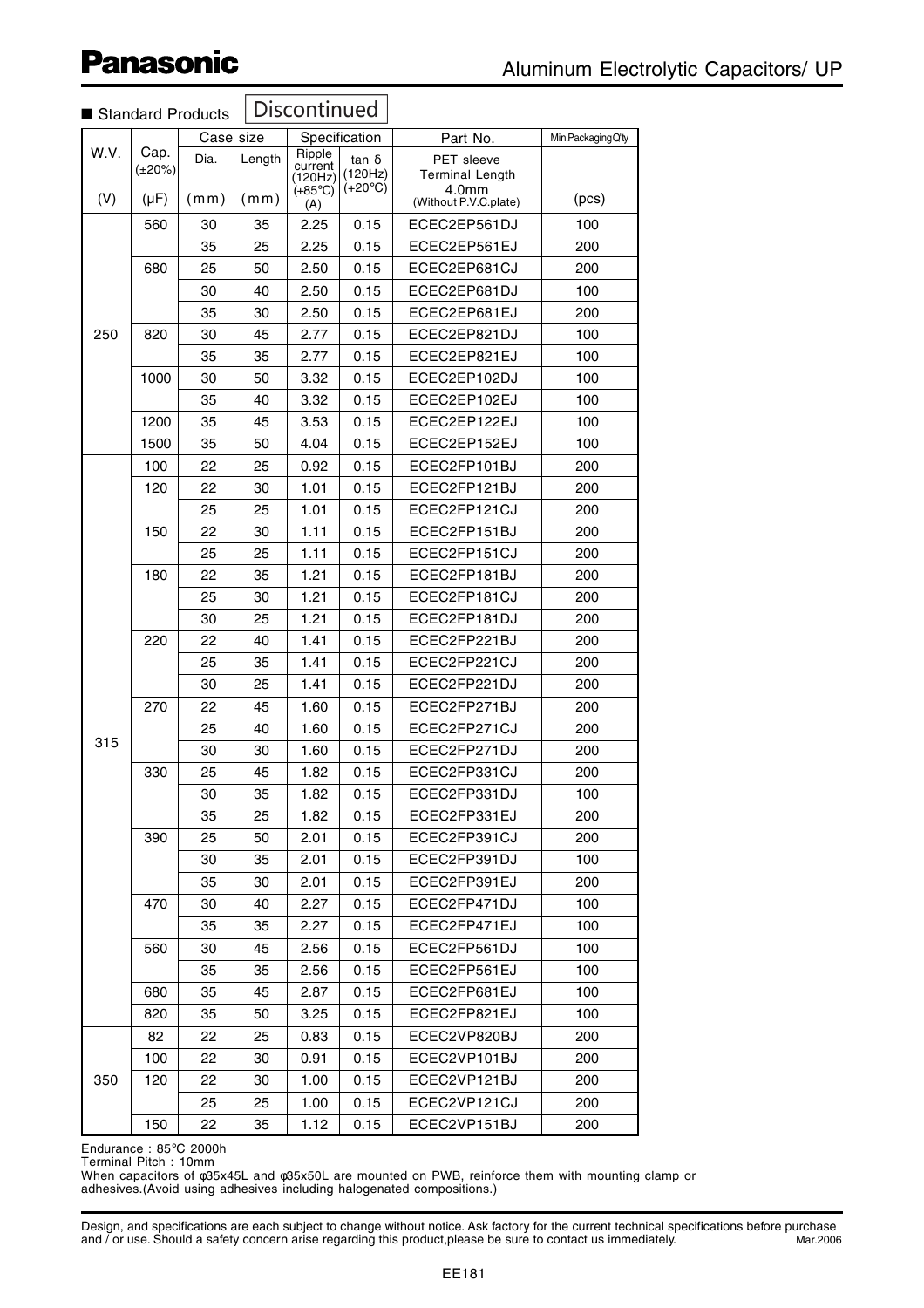|      |                      | <b>Ulahuaru Froughlo</b> |        |                              |                                             |                                                                  |                 |
|------|----------------------|--------------------------|--------|------------------------------|---------------------------------------------|------------------------------------------------------------------|-----------------|
|      |                      | Case size                |        |                              | Specification                               | Part No.                                                         | Min.PackingQ'ty |
| W.V. | Cap.<br>$(\pm 20\%)$ | Dia.                     | Length | Ripple<br>current<br>(120Hz) | $tan \delta$<br>(120Hz)<br>$(+20^{\circ}C)$ | <b>PET</b> sleeve<br><b>Terminal Length</b><br>4.0 <sub>mm</sub> |                 |
| (V)  | $(\mu F)$            | (mm)                     | (mm)   | $(+85^{\circ}C)$<br>(A)      |                                             | (Without P.V.C.plate)                                            | (pcs)           |
|      | 150                  | 25                       | 30     | 1.12                         | 0.15                                        | ECEC2VP151CJ                                                     | 200             |
|      |                      | 30                       | 25     | 1.12                         | 0.15                                        | ECEC2VP151DJ                                                     | 200             |
|      | 180                  | 22                       | 40     | 1.22                         | 0.15                                        | ECEC2VP181BJ                                                     | 200             |
|      |                      | 25                       | 35     | 1.22                         | 0.15                                        | ECEC2VP181CJ                                                     | 200             |
|      |                      | 30                       | 25     | 1.22                         | 0.15                                        | ECEC2VP181DJ                                                     | 200             |
|      | 220                  | 22                       | 45     | 1.44                         | 0.15                                        | ECEC2VP221BJ                                                     | 200             |
|      |                      | 25                       | 40     | 1.44                         | 0.15                                        | ECEC2VP221CJ                                                     | 200             |
|      |                      | 30                       | 30     | 1.44                         | 0.15                                        | ECEC2VP221DJ                                                     | 200             |
|      |                      | 35                       | 25     | 1.44                         | 0.15                                        | ECEC2VP221EJ                                                     | 200             |
|      | 270                  | 25                       | 45     | 1.66                         | 0.15                                        | ECEC2VP271CJ                                                     | 200             |
| 350  |                      | 30                       | 35     | 1.66                         | 0.15                                        | ECEC2VP271DJ                                                     | 100             |
|      |                      | 35                       | 30     | 1.66                         | 0.15                                        | ECEC2VP271EJ                                                     | 200             |
|      | 330                  | 25                       | 50     | 1.88                         | 0.15                                        | ECEC2VP331CJ                                                     | 200             |
|      |                      | 30                       | 40     | 1.88                         | 0.15                                        | ECEC2VP331DJ                                                     | 100             |
|      |                      | 35                       | 30     | 1.88                         | 0.15                                        | ECEC2VP331EJ                                                     | 200             |
|      | 390                  | 30                       | 45     | 2.06                         | 0.15                                        | ECEC2VP391DJ                                                     | 100             |
|      |                      | 35                       | 35     | 2.06                         | 0.15                                        | ECEC2VP391EJ                                                     | 100             |
|      | 470                  | 30                       | 50     | 2.40                         | 0.15                                        | ECEC2VP471DJ                                                     | 100             |
|      |                      | 35                       | 40     | 2.40                         | 0.15                                        | ECEC2VP471EJ                                                     | 100             |
|      | 560                  | 35                       | 45     | 2.60                         | 0.15                                        | ECEC2VP561EJ                                                     | 100             |
|      | 680                  | 35                       | 50     | 2.96                         | 0.15                                        | ECEC2VP681EJ                                                     | 100             |
|      | 68                   | 22                       | 25     | 0.76                         | 0.15                                        | ECEC2GP680BJ                                                     | 200             |
|      | 82                   | 22                       | 25     | 0.83                         | 0.15                                        | ECEC2GP820BJ                                                     | 200             |
|      | 100                  | 22                       | 30     | 0.92                         | 0.15                                        | ECEC2GP101BJ                                                     | 200             |
|      |                      | 25                       | 25     | 0.92                         | 0.15                                        | ECEC2GP101CJ                                                     | 200             |
|      | 120                  | 22                       | 35     | 1.02                         | 0.15                                        | ECEC2GP121BJ                                                     | 200             |
|      |                      | 25                       | 30     | 1.02                         | 0.15                                        | ECEC2GP121CJ                                                     | 200             |
|      | 150                  | 22                       | 40     | 1.16                         | 0.15                                        | ECEC2GP151BJ                                                     | 200             |
|      |                      | 25                       | 30     | 1.16                         | 0.15                                        | ECEC2GP151CJ                                                     | 200             |
|      |                      | 30                       | 25     | 1.16                         | 0.15                                        | ECEC2GP151DJ                                                     | 200             |
|      | 180                  | 22                       | 45     | 1.44                         | 0.15                                        | ECEC2GP181BJ                                                     | 200             |
| 400  |                      | 25                       | 35     | 1.44                         | 0.15                                        | ECEC2GP181CJ                                                     | 200             |
|      |                      | 30                       | 30     | 1.44                         | 0.15                                        | ECEC2GP181DJ                                                     | 200             |
|      | 220                  | 22                       | 50     | 1.49                         | 0.15                                        | ECEC2GP221BJ                                                     | 200             |
|      |                      | 25                       | 40     | 1.49                         | 0.15                                        | ECEC2GP221CJ                                                     | 200             |
|      |                      | 30                       | 30     | 1.49                         | 0.15                                        | ECEC2GP221DJ                                                     | 200             |
|      | 270                  | 25                       | 45     | 1.67                         | 0.15                                        | ECEC2GP271CJ                                                     | 200             |
|      |                      | 30                       | 35     | 1.67                         | 0.15                                        | ECEC2GP271DJ                                                     | 100             |
|      |                      | 35                       | 30     | 1.67                         | 0.15                                        | ECEC2GP271EJ                                                     | 200             |
|      | 330                  | 30                       | 40     | 1.90                         | 0.15                                        | ECEC2GP331DJ                                                     | 100             |
|      |                      | 35                       | 35     | 1.90                         | 0.15                                        | ECEC2GP331EJ                                                     | 100             |
|      | 390                  | 30                       | 45     | 2.13                         | 0.15                                        | ECEC2GP391DJ                                                     | 100             |

**Discontinued** ■ Standard Products

Endurance : 85°C 2000h Terminal Pitch : 10mm

When capacitors of φ35x45L and φ35x50L are mounted on PWB, reinforce them with mounting clamp or adhesives.(Avoid using adhesives including halogenated compositions.)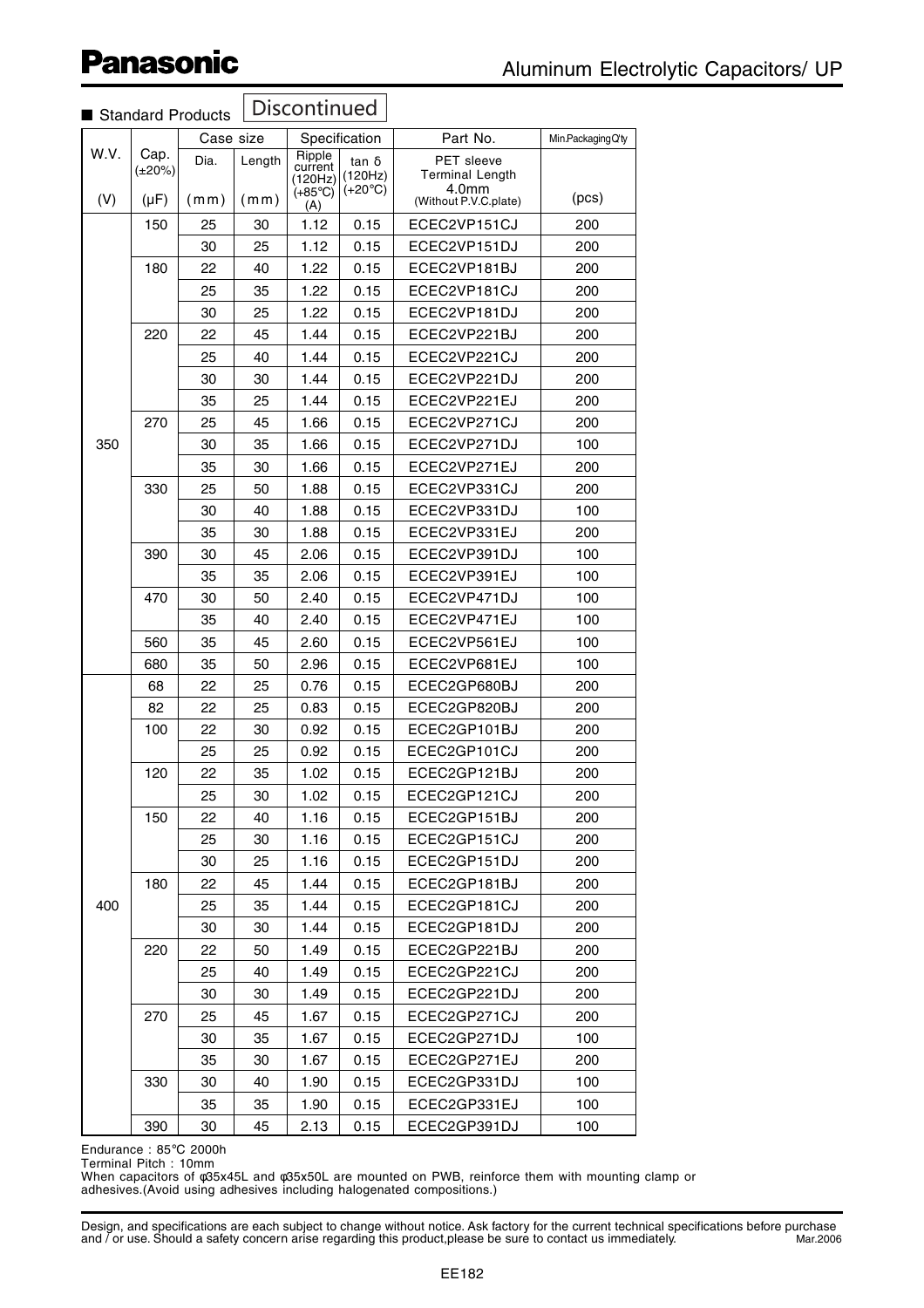|             |                              | Standard Products |                | Discontinued                                   |                                             |                                                                               |                       |
|-------------|------------------------------|-------------------|----------------|------------------------------------------------|---------------------------------------------|-------------------------------------------------------------------------------|-----------------------|
|             |                              | Case size         |                |                                                | Specification                               | Part No.                                                                      | $Min.Packaging Q'$ ty |
| W.V.<br>(V) | Cap.<br>$(\pm 20\%)$<br>(µF) | Dia.<br>(mm)      | Length<br>(mm) | Ripple<br>current<br>(120Hz)<br>(+85°C)<br>(A) | tan $\delta$<br>(120Hz)<br>$(+20^{\circ}C)$ | <b>PET</b> sleeve<br><b>Terminal Length</b><br>4.0mm<br>(Without P.V.C.plate) | (pcs)                 |
|             | 390                          | 35                | 40             | 2.13                                           | 0.15                                        | ECEC2GP391EJ                                                                  | 100                   |
| 400         | 470                          | 35                | 45             | 2.39                                           | 0.15                                        | ECEC2GP471EJ                                                                  | 100                   |
|             | 560                          | 35                | 50             | 2.69                                           | 0.15                                        | ECEC2GP561EJ                                                                  | 100                   |
|             | 82                           | 22                | 30             | 0.83                                           | 0.15                                        | ECEC2SP820BJ                                                                  | 200                   |
|             | 100                          | 22                | 30             | 0.92                                           | 0.15                                        | ECEC2SP101BJ                                                                  | 200                   |
|             |                              | 25                | 25             | 0.92                                           | 0.15                                        | ECEC2SP101CJ                                                                  | 200                   |
|             | 120                          | 22                | 35             | 1.02                                           | 0.15                                        | ECEC2SP121BJ                                                                  | 200                   |
|             |                              | 25                | 30             | 1.02                                           | 0.15                                        | ECEC2SP121CJ                                                                  | 200                   |
|             | 150                          | 22                | 40             | 1.16                                           | 0.15                                        | ECEC2SP151BJ                                                                  | 200                   |
|             |                              | 25                | 30             | 1.16                                           | 0.15                                        | ECEC2SP151CJ                                                                  | 200                   |
|             |                              | 30                | 25             | 1.16                                           | 0.15                                        | ECEC2SP151DJ                                                                  | 200                   |
|             | 180                          | 22                | 45             | 1.44                                           | 0.15                                        | ECEC2SP181BJ                                                                  | 200                   |
|             |                              | 25                | 35             | 1.44                                           | 0.15                                        | ECEC2SP181CJ                                                                  | 200                   |
| 420         |                              | 30                | 30             | 1.44                                           | 0.15                                        | ECEC2SP181DJ                                                                  | 200                   |
|             | 220                          | 25                | 45             | 1.49                                           | 0.15                                        | ECEC2SP221CJ                                                                  | 200                   |
|             |                              | 30                | 30             | 1.49                                           | 0.15                                        | ECEC2SP221DJ                                                                  | 200                   |
|             |                              | 35                | 25             | 1.49                                           | 0.15                                        | ECEC2SP221EJ                                                                  | 200                   |
|             | 270                          | 25                | 50             | 1.67                                           | 0.15                                        | ECEC2SP271CJ                                                                  | 200                   |
|             |                              | 30                | 35             | 1.67                                           | 0.15                                        | ECEC2SP271DJ                                                                  | 100                   |
|             |                              | 35                | 30             | 1.67                                           | 0.15                                        | ECEC2SP271EJ                                                                  | 200                   |
|             | 330                          | 30                | 45             | 1.90                                           | 0.15                                        | ECEC2SP331DJ                                                                  | 100                   |
|             |                              | 35                | 35             | 1.90                                           | 0.15                                        | ECEC2SP331EJ                                                                  | 100                   |
|             | 390                          | 30                | 50             | 2.13                                           | 0.15                                        | ECEC2SP391DJ                                                                  | 100                   |
|             |                              | 35                | 40             | 2.13                                           | 0.15                                        | ECEC2SP391EJ                                                                  | 100                   |
|             | 470                          | 35                | 45             | 2.39                                           | 0.15                                        | ECEC2SP471EJ                                                                  | 100                   |
|             | 560                          | 35                | 50             | 2.69                                           | 0.15                                        | ECEC2SP561EJ                                                                  | 100                   |
|             | 56                           | 22                | 25             | 0.70                                           | 0.15                                        | ECEC2WP560BJ                                                                  | 200                   |
|             | 68                           | 22                | 30             | 0.76                                           | 0.15                                        | ECEC2WP680BJ                                                                  | 200                   |
|             | 82                           | 22                | 30             | 0.83                                           | 0.15                                        | ECEC2WP820BJ                                                                  | 200                   |
|             |                              | 25                | 25             | 0.83                                           | 0.15                                        | ECEC2WP820CJ                                                                  | 200                   |
|             | 100                          | 22                | 35             | 0.93                                           | 0.15                                        | ECEC2WP101BJ                                                                  | 200                   |
|             |                              | 25                | 30             | 0.93                                           | 0.15                                        | ECEC2WP101CJ                                                                  | 200                   |
|             |                              | 30                | 25             | 0.93                                           | 0.15                                        | ECEC2WP101DJ                                                                  | 200                   |
| 450         | 120                          | 22                | 40             | 1.04                                           | 0.15                                        | ECEC2WP121BJ                                                                  | 200                   |
|             |                              | 25                | 30             | 1.04                                           | 0.15                                        | ECEC2WP121CJ                                                                  | 200                   |
|             |                              | 30                | 25             | 1.04                                           | 0.15                                        | ECEC2WP121DJ                                                                  | 200                   |
|             | 150                          | 22                | 50             | 1.19                                           | 0.15                                        | ECEC2WP151BJ                                                                  | 200                   |
|             |                              | 25                | 40             | 1.19                                           | 0.15                                        | ECEC2WP151CJ                                                                  | 200                   |
|             |                              | 30                | 30             | 1.19                                           | 0.15                                        | ECEC2WP151DJ                                                                  | 200                   |
|             | 180                          | 25                | 45             | 1.35                                           | 0.15                                        | ECEC2WP181CJ                                                                  | 200                   |
|             |                              | 30                | 35             | 1.35                                           | 0.15                                        | ECEC2WP181DJ                                                                  | 100                   |
|             | 35                           | <u>25</u>         | 1.35           | 0.15                                           | ECEC2WP181EJ                                | 200                                                                           |                       |

Endurance : 85°C 2000h Terminal Pitch : 10mm

When capacitors of φ35x45L and φ35x50L are mounted on PWB, reinforce them with mounting clamp or adhesives.(Avoid using adhesives including halogenated compositions.)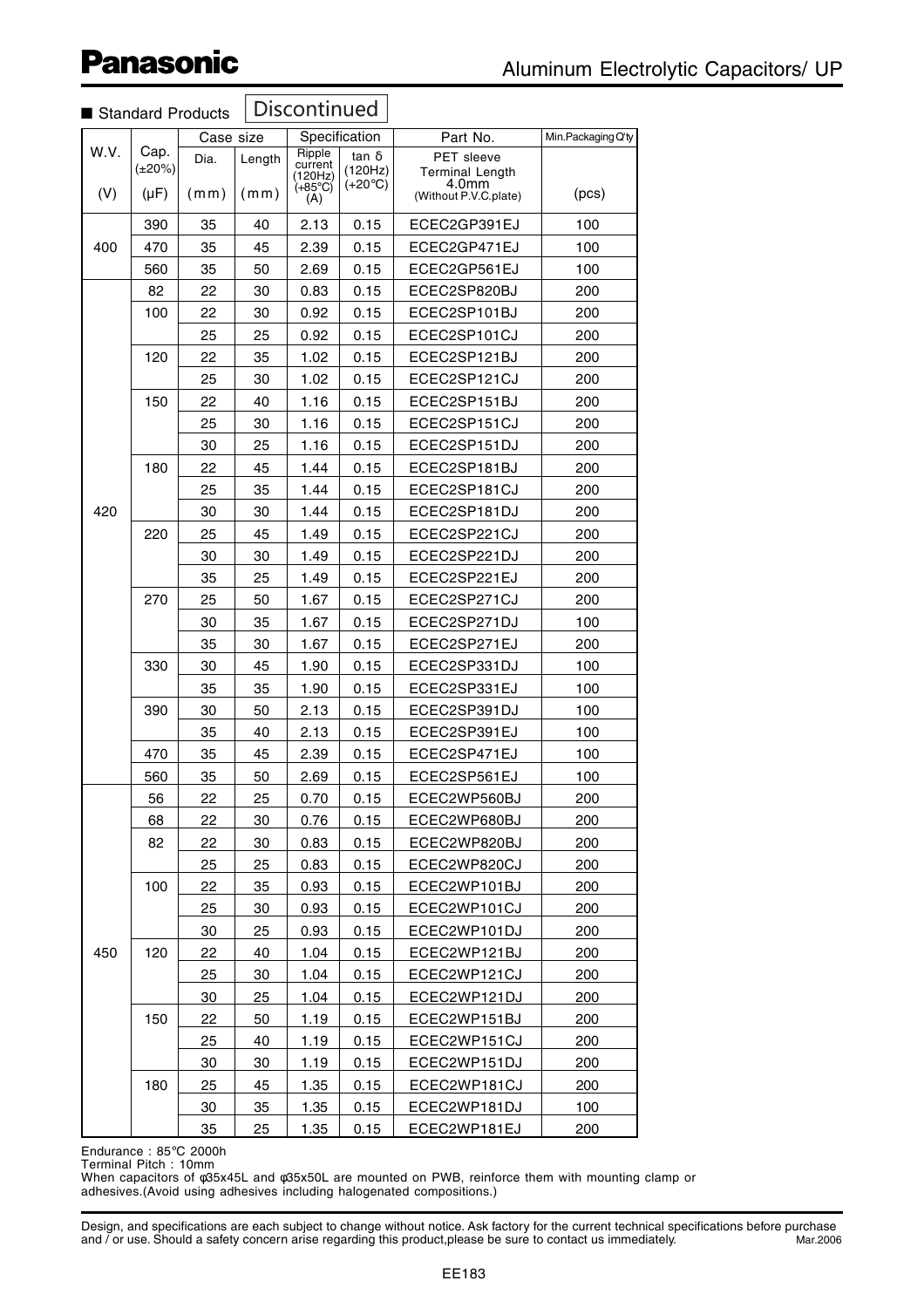|      |                | Case size |        |                              | Specification           | Part No.                                                         | Min.Packaging Q'ty |
|------|----------------|-----------|--------|------------------------------|-------------------------|------------------------------------------------------------------|--------------------|
| W.V. | Cap.<br>(±20%) | Dia.      | Length | Ripple<br>current<br>(120Hz) | $tan \delta$<br>(120Hz) | <b>PET</b> sleeve<br><b>Terminal Length</b><br>4.0 <sub>mm</sub> |                    |
| (V)  | $(\mu F)$      | (mm)      | mm)    | (+85°C)<br>(A)               | $(+20^{\circ}C)$        | (Without P.V.C.plate)                                            | (pcs)              |
|      | 220            | 25        | 50     | 1.55                         | 0.15                    | ECEC2WP221CJ                                                     | 200                |
|      |                | 30        | 40     | 1.55                         | 0.15                    | ECEC2WP221DJ                                                     | 100                |
|      |                | 35        | 30     | 1.55                         | 0.15                    | ECEC2WP221EJ                                                     | 200                |
|      | 270            | 30        | 45     | 1.78                         | 0.15                    | ECEC2WP271DJ                                                     | 100                |
| 450  |                | 35        | 35     | 1.78                         | 0.15                    | ECEC2WP271EJ                                                     | 100                |
|      | 330            | 30        | 50     | 2.01                         | 0.15                    | ECEC2WP331DJ                                                     | 100                |
|      |                | 35        | 40     | 2.01                         | 0.15                    | ECEC2WP331EJ                                                     | 100                |
|      | 390            | 35        | 45     | 2.24                         | 0.15                    | ECEC2WP391EJ                                                     | 100                |
|      | 470            | 35        | 50     | 2.53                         | 0.15                    | ECEC2WP471EJ                                                     | 100                |

#### Discontinued ■ Standard Products

Endurance : 85°C 2000h

Terminal Pitch : 10mm

When capacitors of φ35x45L and φ35x50L are mounted on PWB, reinforce them with mounting clamp or adhesives.(Avoid using adhesives including halogenated compositions.)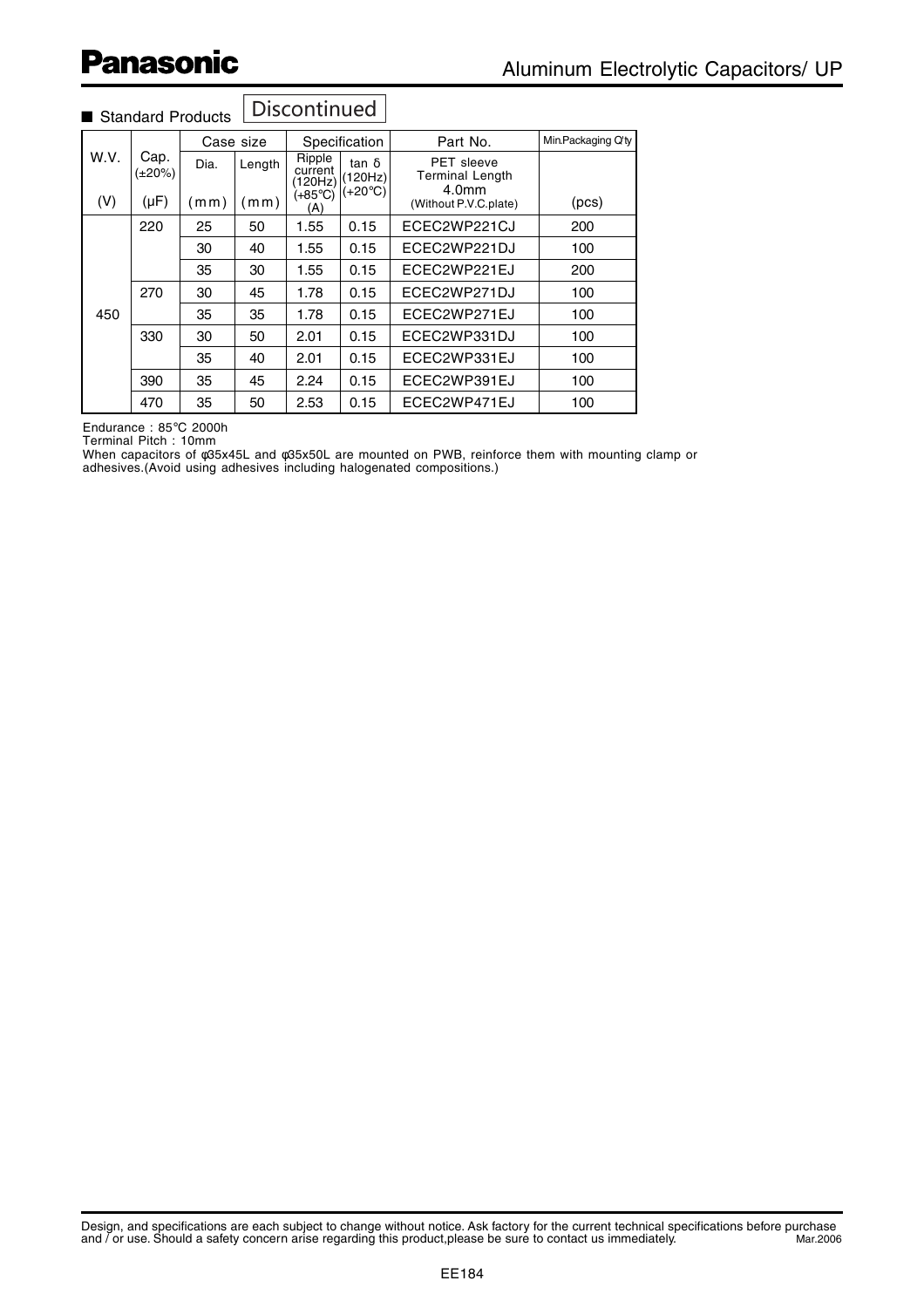|      |                      |           | __,    |                             |                             |                                 |                   |
|------|----------------------|-----------|--------|-----------------------------|-----------------------------|---------------------------------|-------------------|
| W.V. |                      | Case size |        |                             | Specification               | Part No.                        | Min.PackagingQ'ty |
|      | Cap.<br>$(\pm 20\%)$ | Dia.      | Length | Ripple<br>current           | $tan \delta$                | <b>PET</b> sleeve               |                   |
|      |                      |           |        | (120Hz)<br>$(+85^{\circ}C)$ | (120Hz)<br>$(+20^{\circ}C)$ | <b>Terminal Length</b><br>4.0mm |                   |
| (V)  | $(\mu F)$            | (mm)      | (mm)   | (A)                         |                             | (Without P.V.C.plate)           | (pcs)             |
|      | 4700                 | 22        | 20     | 1.60                        | 0.50                        | ECEC1CP472BJ                    | 200               |
| 16   | 6800                 | 25        | 20     | 1.80                        | 0.50                        | ECEC1CP682CJ                    | 200               |
|      | 10000                | 30        | 20     | 2.40                        | 0.50                        | ECEC1CP103DJ                    | 200               |
|      | 15000                | 35        | 20     | 3.20                        | 0.50                        | ECEC1CP153EJ                    | 200               |
|      | 3300                 | 22        | 20     | 1.60                        | 0.40                        | ECEC1EP332BJ                    | 200               |
|      | 4700                 | 25        | 20     | 1.80                        | 0.40                        | ECEC1EP472CJ                    | 200               |
| 25   | 6800                 | 30        | 20     | 2.30                        | 0.40                        | ECEC1EP682DJ                    | 200               |
|      | 10000                | 35        | 20     | 2.70                        | 0.40                        | ECEC1EP103EJ                    | 200               |
|      | 2200                 | 22        | 20     | 1.40                        | 0.35                        | ECEC1VP222BJ                    | 200               |
|      | 3300                 | 25        | 20     | 1.70                        | 0.35                        | ECEC1VP332CJ                    | 200               |
| 35   | 4700                 | 30        | 20     | 2.00                        | 0.35                        | ECEC1VP472DJ                    | 200               |
|      | 6800                 | 35        | 20     | 2.40                        | 0.35                        | ECEC1VP682EJ                    | 200               |
|      | 1500                 | 22        | 20     | 1.20                        | 0.30                        | ECEC1HP152BJ                    | 200               |
|      | 2200                 | 25        | 20     | 1.40                        | 0.30                        | ECEC1HP222CJ                    | 200               |
| 50   | 3300                 | 30        | 20     | 1.70                        | 0.30                        | ECEC1HP332DJ                    | 200               |
|      | 4700                 | 35        | 20     | 2.10                        | 0.30                        | ECEC1HP472EJ                    | 200               |
|      | 1000                 | 22        | 20     | 1.20                        | 0.25                        | ECEC1JP102BJ                    | 200               |
|      | 1500                 | 25        | 20     | 1.30                        | 0.25                        | ECEC1JP152CJ                    | 200               |
| 63   | 2200                 | 30        | 20     | 1.50                        | 0.25                        | ECEC1JP222DJ                    | 200               |
|      | 2700                 | 35        | 20     | 1.70                        | 0.25                        | ECEC1JP272EJ                    | 200               |
|      | 680                  | 22        | 20     | 1.00                        | 0.20                        | ECEC1KP681BJ                    | 200               |
|      | 1000                 | 25        | 20     | 1.20                        | 0.20                        | ECEC1KP102CJ                    | 200               |
| 80   | 1500                 | 30        | 20     | 1.40                        | 0.20                        | ECEC1KP152DJ                    | 200               |
|      | 2200                 | 35        | 20     | 1.70                        | 0.20                        | ECEC1KP222EJ                    | 200               |
|      | 470                  | 22        | 20     | 1.00                        | 0.20                        | ECEC2AP471BJ                    | 200               |
|      | 680                  | 25        | 20     | 1.10                        | 0.20                        | ECEC2AP681CJ                    | 200               |
| 100  | 1000                 | 30        | 20     | 1.20                        | 0.20                        | ECEC2AP102DJ                    | 200               |
|      | 1500                 | 35        | 20     | 1.50                        | 0.20                        | ECEC2AP152EJ                    | 200               |
|      | 220                  | 22        | 20     | 0.75                        | 0.15                        | ECEC2CP221BJ                    | 200               |
|      | 270                  | 25        | 20     | 0.87                        | 0.15                        | ECEC2CP271CJ                    | 200               |
| 160  | 390                  | 30        | 20     | 1.10                        | 0.15                        | ECEC2CP391DJ                    | 200               |
|      | 560                  | 35        | 20     | 1.30                        | 0.15                        | ECEC2CP561EJ                    | 200               |
|      | 150                  | 22        | 20     | 0.65                        | 0.15                        | ECEC2DP151BJ                    | 200               |
|      | 220                  | 25        | 20     | 0.87                        | 0.15                        | ECEC2DP221CJ                    | 200               |
| 200  | 330                  | 30        | 20     | 1.10                        | 0.15                        | ECEC2DP331DJ                    | 200               |
|      | 470                  | 35        | 20     | 1.30                        | 0.15                        | ECEC2DP471EJ                    | 200               |
|      | 120                  | 22        | 20     | 0.45                        | 0.15                        | ECEC2EP121BJ                    | 200               |
|      | 150                  | 25        | 20     | 0.65                        | 0.15                        | ECEC2EP151CJ                    | 200               |
| 250  | 220                  | 30        | 20     | 0.87                        | 0.15                        | ECEC2EP221DJ                    | 200               |
|      | 330                  | 35        | 20     | 1.10                        | 0.15                        | ECEC2EP331EJ                    | 200               |
|      | 47                   | 22        | 20     | 0.25                        | 0.15                        | ECEC2GP470BJ                    | 200               |
| 400  | 68                   | 25        | 20     | 0.35                        | 0.15                        | ECEC2GP680CJ                    | 200               |

#### ■ Standard Products(L:20mm)

Endurance : 85°C 2000h Terminal Pitch : 10mm